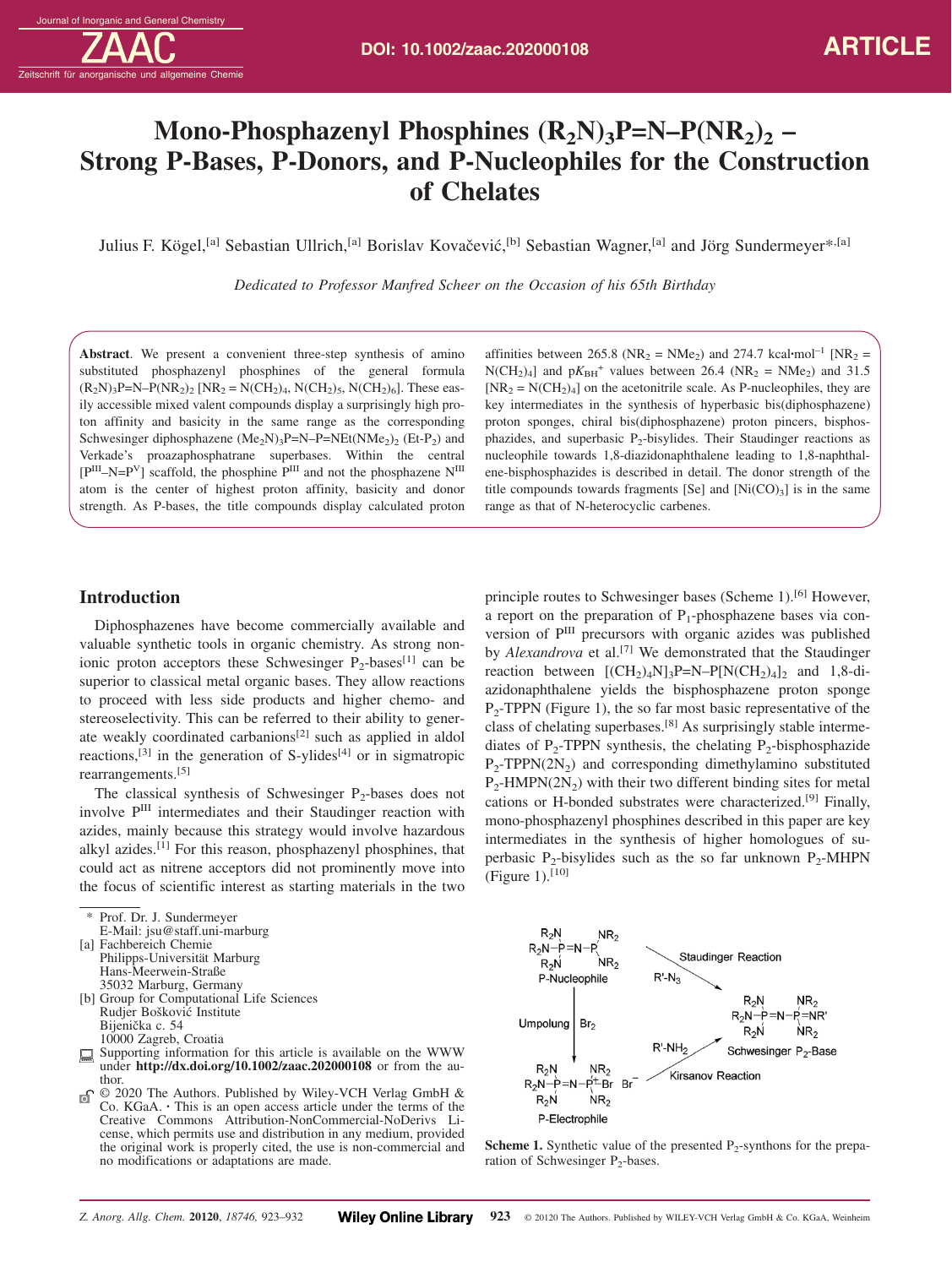

**Figure 1.** P<sub>2</sub>-building blocks in the synthesis of bisphosphazene proton sponge P<sub>2</sub>-TPPN,<sup>[8]</sup> the bisphosphazide P<sub>2</sub>-HMPN(2N<sub>2</sub>),<sup>[9]</sup> chiral superbases<sup>[12,13]</sup> and superbasic  $P_2$ -bisylides.<sup>[10]</sup>

The second common synthetic strategy towards  $P_2$ -phosphazene bases is the Kirsanov reaction<sup>[11]</sup> which describes the conversion of a primary amine with a  $P<sup>V</sup>$ -electrophile of the general formula  $[(R_2N)_3P=N-P(NR_2)_2X]^+X^ (X = \text{Hal})$ in the presence of an auxiliary base (Scheme 1). Only recently, we could show the synthetic value of such phosphazenyl phosphine derived  $P_2$ -electrophiles  $[(Me<sub>2</sub>N)<sub>3</sub>P=N-P(NMe<sub>2</sub>)<sub>2</sub>Br]<sup>+</sup>Br<sup>-</sup>$  and  $[(\text{CH}_2)_4\text{N})_3\text{P=N}-\text{P(N(CH}_2)_4)_2\text{Br}]^+\text{Br}^-$  for the preparation of chelating  $C_2$ -symmetric chiral superbases with a binaphthyl<sup>[12]</sup> and a cyclohexyl spacer.[13]

Species with the general formula  $(R_2N)_3P=N-P(NR_2)_2$  exhibit remarkable basicity properties with proton affinities between  $265.8 \text{ kcal·mol}^{-1}$  for  $(NR_2 = NMe_2)$  and  $274.7 \text{ kcal·}$ mol<sup>-1</sup> for  $[NR_2 = N(CH_2)_4]$  – see discussion below. In contrast to most superbases like amidines, guanidines, phosphazenes or proton sponges, the basicity center of the bases presented herein is the P<sup>III</sup> atom and not the adjacent phosphazene N<sup>III</sup> atom. This was not only found computationally, but also verified by X-ray crystallographic and NMR spectroscopic methods. Studies concerning the basicity of phosphines have been reported by *Frenking*, [14] *Kolomeitsev*[15] and *Koppel*. [16] One of the best-studied class of P-bases are Verkade's proazaphosphatranes  $N(CH_2CH_2NR)_3P$  (e.g. PA = 261.0 kcal·mol<sup>-1</sup> for  $R = CH<sub>3</sub>$ .<sup>[17]</sup> Phosphazene RN=P<sup>V</sup> derivatives of such phosphatranes have been successfully used as organocatalysts in 1,4-additions of nucleophiles,<sup>[18]</sup> Stille couplings<sup>[19]</sup> or the activation of trimethylsilyl cyanide.[20] A very strong P-base, first synthesized as hydrate by *Kirsanov*, but not recognized as superbase for a long time, is  $[(Me<sub>2</sub>N)<sub>3</sub>P=N]<sub>3</sub>P$  with a proton affinity of 295.5 kcal**·**mol–1. [17,21] Various other P-bases such as guanidino-substituted  $[(Me<sub>2</sub>N)<sub>2</sub>C=N]<sub>3</sub>P$  (PA = 278.8 kcal**·**mol–1) [17] exhibit extremely high proton affinity, but have only been isolated in their protonated forms. The corresponding base turned out to be unstable so that their basic properties could only be studied by theory. However, *Dielmann* et al. presented an aromatically stabilized derivative tris(1,3diisopropyl-4,5-dimethylimidazolin-2-ylidenamino)phosphine (IAP) with an impressive experimental  $pK_{BH}$ <sup>+</sup> of 38.8 on the acetonitrile scale.<sup>[22,23]</sup> Recently, we described higher order tris-phosphazenyl phosphines (tris-PAP) displaying even higher P-basicities than those of IAP or of corresponding Schwesinger N-bases with the same number of P-atoms. At the same time tris-PAP reveal higher Tolman electronic parameters (TEP) than any other neutral P-ligand (Figure 2).<sup>[24]</sup>



Figure 2. Examples of N-substituted P<sup>III</sup> compounds with a very high basicity and donor strength.

As tris-PAP tend to be more basic and much stronger donors than needed for catalytic applications we are interested to develop the chemistry of more easily accessible mono-phosphazenyl phosphines  $R'_{3}P=N-PR_{2}$  (mono-PAP).

For  $R = alkyl$  and phenyl at phosphorus, mono-PAPs have been investigated previously.[25] Much less is known about the all P-amino substituted derivatives put into focus here.

With this publication, we provide deeper insight into the preparation of synthetically most valuable amino-substituted P<sub>2</sub>-synthons, their NMR spectroscopic characteristics, their P-basicity and P-donor strength and to some extent also their structural features. A short note on  $[(Me_2N)_3P=N-P(NMe_2)_2Br]^+Br^-$  and the pyrrolidino-substituted compounds  $[(CH_2)_4N]_3P=N-P[N(CH_2)_4]_2$  and tuted compounds  $[(CH_2)_4N]_3P=N-P[N(CH_2)_4]_2$  $[(\text{CH}_2)_4\text{N})_3P=N-P(\text{N}(\text{CH}_2)_4)_2\text{Br}^+Br^-$  has been included into the supporting information of our previous communications, $[8,9,12,13]$  but full details of their reactive properties, spectroscopic and structural features as well as their intrinsic basicity and donor strength were not discussed.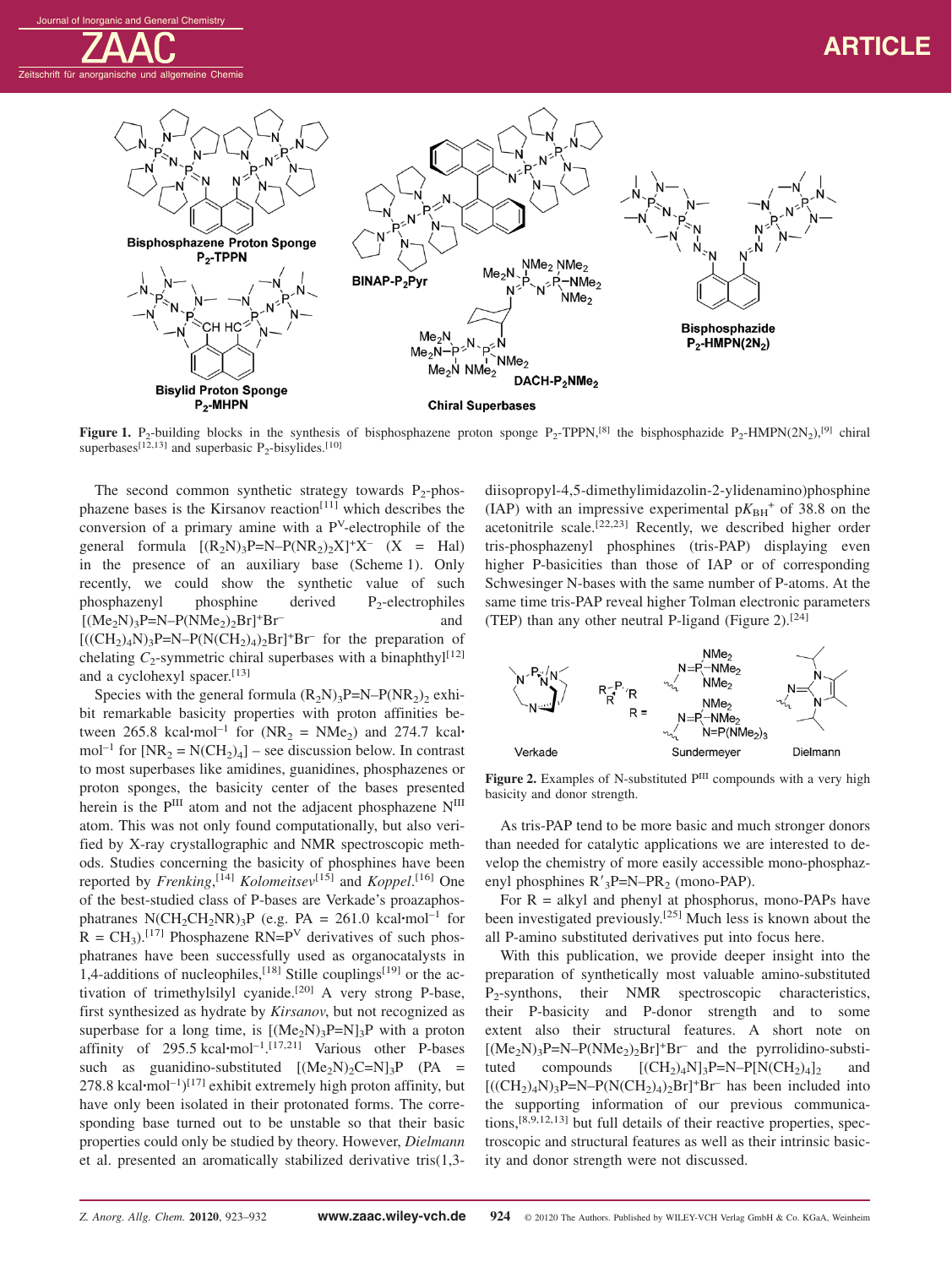## **Results and Discussion**

## *Synthesis and Spectroscopy of P2-Synthons*

The mixed valent P-nucleophiles of general formula  $(R_2N)_3P=N-P(NR_2)$  (2–4) were prepared via three steps following the strategy laid out for parent  $(Me_2N)_3P=N-P(NMe_2)_2$ (**1**) [21] starting from corresponding phosphorus(III) amides, their Staudinger reaction with TMS- $N_3$ , followed by condensation with PCl<sub>3</sub> and aminolysis of  $(R_2N)_3P=N-PCl_2$  with sec-<br>ondary amines. Oxidation of the P<sub>2</sub>-nucleophiles Oxidation of the  $P_2$ -nucleophiles  $(R_2N)_3P=N-P(NR_2)$ , with bromine leads to an umpolung into  $P_2$ -electrophiles  $[(R_2N)_3P=N-P(NR_2)_2Br]^+Br^-$ .

#### *(R2N)3P=N–SiMe3 Derivatives*

The Staudinger reaction with  $TMS-N_3$  is well documented for the preparation of alkyl- or aryl-substituted species such as  $Ph_3P=N-SiMe_3^{[26]}Me_3P=N-SiMe_3^{[27]}$  or  $tBu_3P=N-SiMe_3^{[28]}$ which have been used as precursors for strongly electron-donating phosphiniminato ligands, finally for proazaphosphatrane  $N(CH_2CH_2NCH_3)_3P^{[29]}$ 

P-amino-substituted derivatives include  $(Me_2N)_3P=N-SiMe_3$ ,<sup>[21,30]</sup>  $[(CH_2)_4N]_3P=N-SiMe_3$ <sup>[31]</sup> and  $(Et<sub>2</sub>N)<sub>3</sub>P=N-SiMe<sub>3</sub>.<sup>[32]</sup>$  The stability of initially formed phosphazides  $(R_2N_3P=N-N=N-SiMe_3$  with respect to loss of molecular nitrogen depends on the bulkiness of substituents at the phosphorus atom. Whereas  $(Me_2N)_3P=N-N=N-SiMe_3$  eliminates  $N_2$  at room temperature, phosphazides bearing cyclic amino substituents require heating. *Schlak* et al. reported that a considerable amount of hardly separable  $P_2$ -byproduct  $(Me_2N)$ <sub>3</sub>P=N–P(NMe<sub>2</sub>)<sub>2</sub>=N–SiMe<sub>3</sub> is formed in the course of the Staudinger reaction of  $(MeN<sub>2</sub>)<sub>3</sub>P<sub>[33]</sub>$  We find, that analogous side products are only observed in trace amounts in our compounds with pyrrolidino, piperidino, or azepanyl groups (Scheme 2). The oxidation of the PIII atom leads to a strong high field shift in the <sup>31</sup>P NMR spectrum. In both, P<sup>III</sup> amides and P<sup>V</sup> amid-imides, an increasing shielding of the phosphorus nucleus is observed in the order  $-NMe<sub>2</sub> < -N(CH<sub>2</sub>)<sub>6</sub> <$  $-N(CH_2)_5 < -N(CH_2)_4$  (Table 1).

$$
R_2N \cdot \begin{array}{cccc} P\\ R_2N \cdot R_2 & \longrightarrow & P_2N\\ NR_2 & \longrightarrow & P_1Me & \longrightarrow & R_2N \rightarrow=N\\ & 110 \cdot C & 2 h & R_2N \end{array} \xrightarrow{\text{N}} \begin{array}{cccc} \text{SiMe}_3 & \text{NR}_2 = -N(CH_2)_4 \cdot 79\%\\ \text{SiMe}_3 & \text{NR}_2 = -N(CH_2)_5 \cdot 77\%\\ & -N(CH_2)_5 \cdot 77\% \end{array}
$$

**Scheme 2.** Preparation of  $(R_2N)_3P=N-SiMe_3$  derivatives.

## *(R2N)3P=N–PCl2 Derivatives*

The second phosphorus atom was introduced via condensation of  $(R_2N)_3P=N-SiMe_3$  with PCl<sub>3</sub> (Scheme 3). The products  $(R_2N)_3P=N-PCl_2$  are isolated in excellent yields as colorless solids.  $P<sup>V</sup>$ -aryl and  $P<sup>V</sup>$ -alkyl derivatives of this type were reported by *Eckart* et al. recently.[34]

| $R_2N$ SiMe <sub>3</sub> | PCI <sub>3</sub> |                                            | $R_2N$ PCI <sub>2</sub> NR <sub>2</sub> = -N(CH <sub>2</sub> ) <sub>4</sub> 92% |
|--------------------------|------------------|--------------------------------------------|---------------------------------------------------------------------------------|
| $R_2N-P=N$               | PhMe             | $\blacktriangleright$ R <sub>2</sub> N-P=N | $-N(CH2)5$ 90%                                                                  |
| $R_2N$                   | rt 2 h           | $R_2N$                                     | $-N(CH_2)_6$ 100%                                                               |

**Scheme 3.** Preparation of  $(R_2N)_3P=N-PCl_2$ .

Compared to the  $(R_2N)_3P=N-SiMe_3$  precursors, the <sup>31</sup>P NMR signals of  $P<sup>V</sup>$  are shifted towards the low field by about 10 ppm while the PIII nuclei exhibit nearly equal chemical shifts between 143.0  $[R = N(CH_2)_4]$  and 145.2 ppm  $[R =$  $N(CH<sub>2)</sub>_{6}$ . Due to the much stronger electron-donating properties of the  $(R_2N)_3P=N-$  substituents, these resonances are found at higher fields compared to corresponding alkyl- and aryl-substituted compounds reported by *Eckart* et al. (e.g. 167.5 ppm in case of  $Ph_3P=N-PCl_2$ ).<sup>[34]</sup> The <sup>2</sup> $J_{P,P}$  coupling constants range from 81.3 Hz ( $R = NMe<sub>2</sub>$ ) to 88.2 Hz [ $R =$  $N(CH_2)_6$ ] and lie between the values found for  $Ph_3P=N-PCl_2$  $(76.3 \text{ Hz})$  and Cy<sub>3</sub>P=N-PCl<sub>2</sub>  $(118.0 \text{ Hz})^{[34]}$  (Table 2).

**Table 2.** <sup>31</sup>P NMR spectroscopic properties <sup>a)</sup> of the mixed valent  $P_2$ species  $(R_2N)_3P=N-PCl_2$ .

|                             | Yield $\frac{1}{6}$ | $\delta_{\rm P}$ <sup>V</sup> /ppm | $\delta_{\rm P}^{\rm III}$ /ppm | $^{2}J_{\rm PP}$ /Hz |
|-----------------------------|---------------------|------------------------------------|---------------------------------|----------------------|
| $[(CH_2)_4N]_3P=N-PCl_2$ 92 |                     | 10.5                               | 143.0                           | 84.6                 |
| $[(CH2)5N]3P=N-PCl2$        | 90                  | 17.2.                              | 144.5                           | 82.7                 |
| $[(CH2)6N]3P=N-PCl2$        | 100                 | 20.6                               | 145.2                           | 88.2                 |
| $(Me2N)3P=N-PCl2$           | 89                  | 23.1                               | 145.0                           | 81.3                 |

a) All spectra were recorded in  $[D_6]$ benzene.

# *(R2N)3P=N–P(NR2)2 Derivatives*

In case of the piperidino- and azepanyl-substituted species, the substitution of the chlorine atoms of  $(R_2N)_3P=N-PCl_2$  was achieved by the reaction with four equivalents of the corresponding amine in diethyl ether (Scheme 4).



**Scheme 4.** Synthesis of the title compounds  $(R_2N)_3P=N-P(NR_2)_2$  (2– **4**).

**Table 1.** <sup>31</sup>P and <sup>13</sup>C NMR spectroscopic data <sup>a)</sup> of iminophosphoranes  $(R_2N)_3P=N-SiMe_3$ .

| Yield $/$ % | $\delta_{\rm P}$ /ppm | $\delta_{C1}$ /ppm | $^{2}J_{\rm PC1}$ /Hz | $\delta_{C2}$ /ppm       | $J_{\text{PC2}}$ /Hz     | $\delta_{C3}$ /ppm                                                        | $\partial_{\text{C(TMS)}}$ /ppm | $^{3}J_{\text{PC}3}$ /Hz |
|-------------|-----------------------|--------------------|-----------------------|--------------------------|--------------------------|---------------------------------------------------------------------------|---------------------------------|--------------------------|
| 79          |                       | 46.8               | 4.3                   | 26.7                     | 7.9                      | $\hspace{1.0cm} \rule{1.5cm}{0.15cm} \hspace{1.0cm} \rule{1.5cm}{0.15cm}$ | 5.0                             | 2.7                      |
|             | 8.4                   | 46.3               | 1.6                   | 26.9                     | 6.5                      | 25.5                                                                      | 4.8                             | 2.5                      |
|             | 10.6                  | 48.9               | 3.7                   | 31.1                     | 5.4                      | 27.3                                                                      | 4.8                             | 2.0                      |
| 57          | 13.5                  | 37.2               |                       | $\overline{\phantom{0}}$ | $\overline{\phantom{a}}$ | $\equiv$                                                                  | 4.7                             | 2.9                      |
|             |                       |                    |                       |                          |                          |                                                                           |                                 |                          |

a) All spectra were recorded in  $[D_6]$ benzene.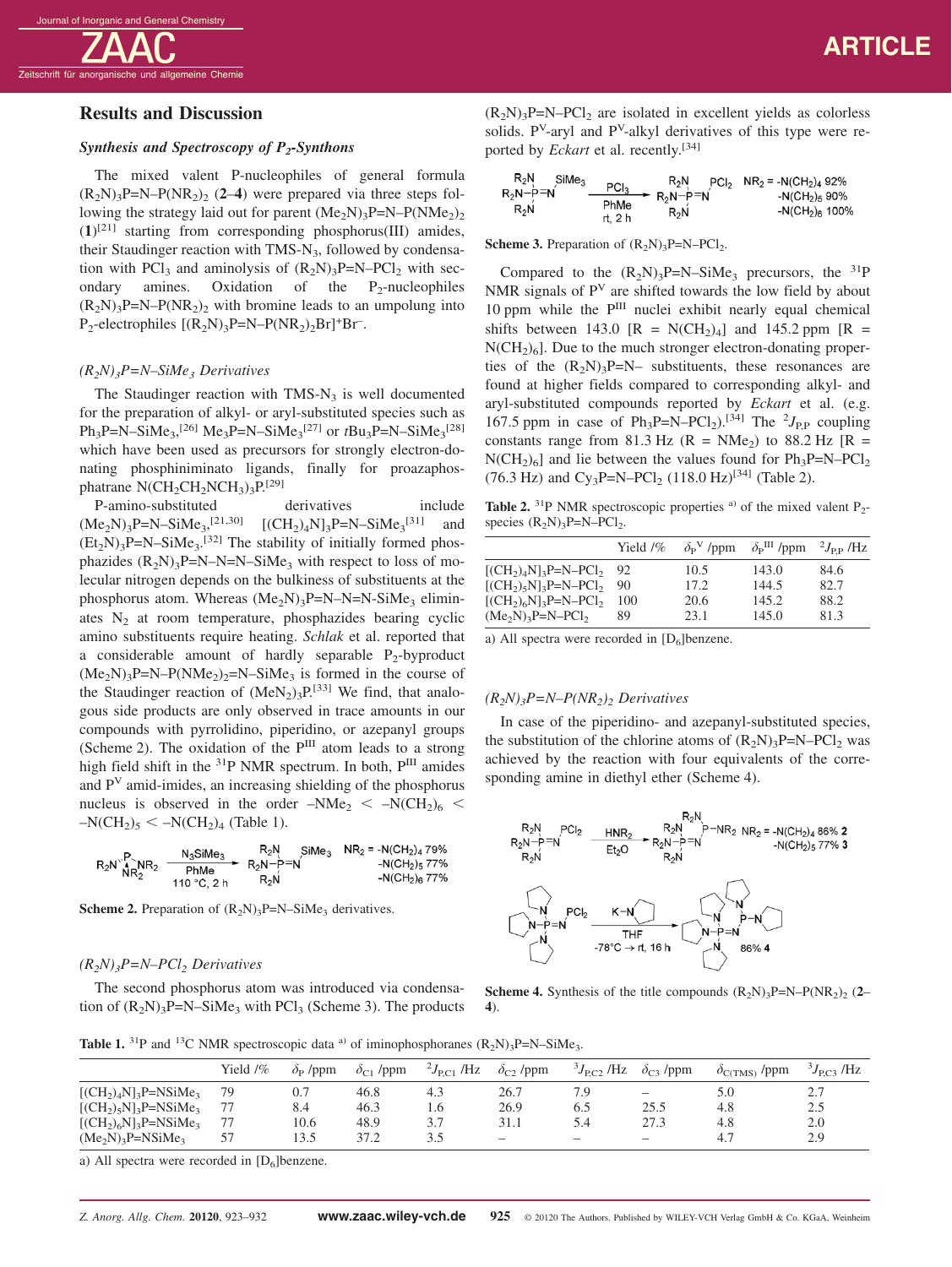

|                                   | Yield 1% | $\delta_{\rm P}{}^{\rm V}$ /ppm | $\delta_{\rm P}^{\rm III}$ /ppm | $^{2}J_{\rm PP}$ /Hz |
|-----------------------------------|----------|---------------------------------|---------------------------------|----------------------|
| $[(CH_2)_4N]_3P=N-P[N(CH_2)_4]_2$ | 86       | 10.2                            | 93.7                            | 102.1                |
| $[(CH2)5N]3P=N-P[N(CH2)5]$        |          | 17.6                            | 97.3                            | 121.3                |
| $[(CH_2)_6N]_3P=N-P[N(CH_2)_6]_2$ | 59       | 20.0                            | 100.3                           | 118.8                |
| $(Me_2N)_3P=N-P-(NMe_2)_2$        | 63       | 22.9                            | 102.1                           | 109.1                |

**Table 3.** <sup>31</sup>P NMR spectroscopic properties <sup>a)</sup> of the mixed valent P<sub>2</sub>-species  $(R_2N)_3P=N-P(NR_2)_2$ .

a) All spectra were recorded in  $[D_6]$ benzene.

Two equivalents of the amine acted as a base with formation of amine hydrochlorides. As the product is more basic than the amine hydrochloride by-product, the lattice energy of precipitating hydrochloride from ether is an essential driving force: In MeCN solution, the product  $(R_2N)_3P=N-P(NR_2)_2$  is fully protonated by  $[H_2NR_2]$ Cl! Interestingly, this procedure did not work for pyrrolidino derivative  $[(CH<sub>2</sub>)<sub>4</sub>N]<sub>3</sub>P=N-PCl<sub>2</sub>$ . The desired  $[(CH<sub>2</sub>)<sub>4</sub>N]<sub>3</sub>P=N-P[N(CH<sub>2</sub>)<sub>4</sub>]<sub>2</sub>$  had to be synthesized by reaction of  $[(CH<sub>2</sub>)<sub>4</sub>N]<sub>3</sub>P=N-PCl<sub>2</sub>$  with in situ-generated potassium pyrrolidide. Using simple lithium pyrrolidide led to inseparable side products and LiCl base adduct formation. The fully amino-substituted species  $(R_2N)_3P=N-P(NR_2)_2$  are pentane soluble air sensitive colorless oils of extremely high basicity and water affinity. They cannot be purified by column chromatography or vacuum distillation similar to volatile  $(Me<sub>2</sub>N)<sub>3</sub>P=N-P(NMe<sub>2</sub>)<sub>2</sub>$ . Therefore, their synthesis has to involve most careful inert gas techniques and a final pentane extraction step in order to get spectroscopically pure material.

The substitution of P–Cl for P-amino groups is accompanied by a considerable high field shift of the corresponding  $3^{1}P$ NMR signal of formerly  $P^{III}$  while the other  $31P$  resonance remains nearly unchanged. The  $^{2}J_{\text{P,P}}$  coupling constants are ranging from 81.3 to 121.3 Hz (Table 3). Both, the P<sup>III</sup> atoms' chemical shifts and the  ${}^{2}J_{\text{P,P}}$  coupling constants in mono-PAPs are significantly lower than their respective tris-PAPs.[24]

In order to get a first impression on the basicity of phosphazenyl-phosphines **1**–**4** an NMR titration experiment using protonated superbasic proton sponge TMGN·HPF<sub>6</sub> was conducted. 1,8-Bis(tetramethylguanidino)naphthalene (TMGN) has experimental and calculated  $pK_{BH}$ <sup>+</sup> values in acetonitrile of  $25.1^{[35]}$  and  $25.4$ ,<sup>[36]</sup> respectively. Quantitative deprotonation of TMGN<sup>·</sup>HPF<sub>6</sub> by  $(Me_2N)_3P=N-P(NMe_2)_2$  was confirmed via <sup>1</sup>H and <sup>31</sup>P NMR spectroscopy. We did not observe any proton self-exchange between base forms **1**–**4** and corresponding acid forms  $[1-4]$ **·**HPF<sub>6</sub>. In contrast to Schwesinger's phosphazenes, PIII bases exhibit significant lower proton selfexchange rates, since a 1:1 mixture of  $(Me_2N)_{3}P=N-P(NMe_2)_{2}$ and its corresponding bis(triflyl)imide onium salt showed two separated sets of signals in the <sup>1</sup>H and <sup>31</sup>P spectra in acetonitrile at room temperature.

### *[(R2N)3P=N–P(NR2)2Br]Br Derivatives*

An umpolung of the highly nucleophilic phosphorus(III) atom is achieved by oxidation with bromine in benzene. For P1-synthons this procedure had been reported by *Issleib* and *Seidel* (Scheme 5).<sup>[37]</sup> The ionic or non-ionic nature of  $P_1$ -species  $R_3$ PBr<sub>2</sub> has been disputed in the literature.<sup>[38]</sup> X-ray crystallography, NMR spectroscopic studies, conductivity measurements and the insolubility in nonpolar solvents revealed that such compounds usually exhibit salt-like character with a  $[R_3PBr]^+$  cation and a bromide anion, and not covalent  $\lambda^5$ phosphorane character. Since such trigonal bipyramidal structure is only found for species with strongly electron-withdrawing substituents like in  $(F_5C_6)_3PBr_2$ ,<sup>[38b]</sup> the bromophosphonium bromide character is plausible for the compounds treated herein. This has been proven by XRD structure analysis of  $[(Me<sub>2</sub>N)<sub>3</sub>P=N-P(NMe<sub>2</sub>)<sub>2</sub>Br]<sup>+</sup>Br<sup>-</sup> (vide infra). Furthermore,$ only peaks for  $[(R_2N)_3P=N-P(NR_2)_2Br]^+$  cations, but no species containing two bromine atoms were detected in ESI(+) mass spectra from acetonitrile. As expected, P-oxidation is accompanied by high-field shift of  $\delta_{\rm P}$  and a strong decrease of the  ${}^{2}J_{\rm P,P}$  coupling constants (Table 4).

$$
R_2N
$$
  
\n $R_2N$   
\n $R_2N$   
\n $R_2N$   
\n $R_2N$   
\n $R_2N$   
\n $R_2N$   
\n $R_2N$   
\n $R_2N$   
\n $R_2N$   
\n $R_2N$   
\n $R_2N$   
\n $R_2N$   
\n $R_2N$   
\n $R_2N$   
\n $R_2N$   
\n $R_2N$   
\n $R_2N$   
\n $R_2N$   
\n $R_2N$   
\n $R_2N$   
\n $R_2N$   
\n $R_2N$   
\n $R_2N$   
\n $R_2N$   
\n $R_2N$   
\n $R_2N$   
\n $R_2N$   
\n $R_2N$   
\n $R_2N$   
\n $R_2N$   
\n $R_2N$   
\n $R_2N$   
\n $R_2N$   
\n $R_2N$   
\n $R_2N$   
\n $R_2N$   
\n $R_2N$   
\n $R_2N$   
\n $R_2N$   
\n $R_2N$   
\n $R_2N$   
\n $R_2N$   
\n $R_2N$ 

**Scheme 5.** Umpolung by oxidation of  $(R_2N)$ <sub>3</sub>P=N–P(NR<sub>2</sub>)<sub>2</sub> (2–4) by reaction with bromine.

A complementary strategy for the preparation of the related  $P_2$ -electrophiles  $[(Me_2N)_3P=N-P(NMe_2)_2Cl]^+[BF_4]^$ and  $[((CH_2)_4N)_3P=N-P(N(CH_2)_4)_2Cl]^+[BF_4]^$ from  $(R_2N)_3P=N-P(O)(NR_2)_2$  and  $POCl_3$  was reported by *Schwesinger* et al.<sup>[1]</sup>

## *Reactivity of (Me2N)3P=N–P(NMe2)2 towards Bis(triflyl) imide*

The preparation of thermally highly stable protic ionic liquids containing protonated superbases like phosphazenes or

**Table 4.** <sup>31</sup>P NMR spectroscopic properties <sup>a)</sup> of the P<sub>2</sub>-electrophiles  $[(R_2N)_3P=N-P(NR_2)_2Br]^+Br^-$ .

|                                                       | Yield $/$ % | $\delta_{\rm P}$ <sup>V</sup> /ppm | $\delta_P V$ /ppm | $^{2}J_{\rm PP}$ /Hz |  |
|-------------------------------------------------------|-------------|------------------------------------|-------------------|----------------------|--|
| $[((CH_2)_4N)_3P=N-P(N(CH_2)_4)_2Br]^+Br^-$           | 84          | 9.9                                | $-5.8$            | 50.3                 |  |
| $[((CH_2)_{5}N)_3P=N-P(N(CH_2)_{5})_{2}Br]^{+}Br^{-}$ | 88          | 14.7                               | $-3.8$            | 56.6                 |  |
| $[((CH_2)_6N)_3P=N-P(N(CH_2)_6)_{2}Br]^+Br^-$         | 66          | 20.1                               | $-0.9$            | 61.2                 |  |
| $[(Me_2N)_3P=N-P(NMe_2)_2Br]^+Br^-$                   | 94          | 23.5                               | $-7.0$            | 54.8                 |  |

a) All spectra were recorded in  $[D_3]$ MeCN.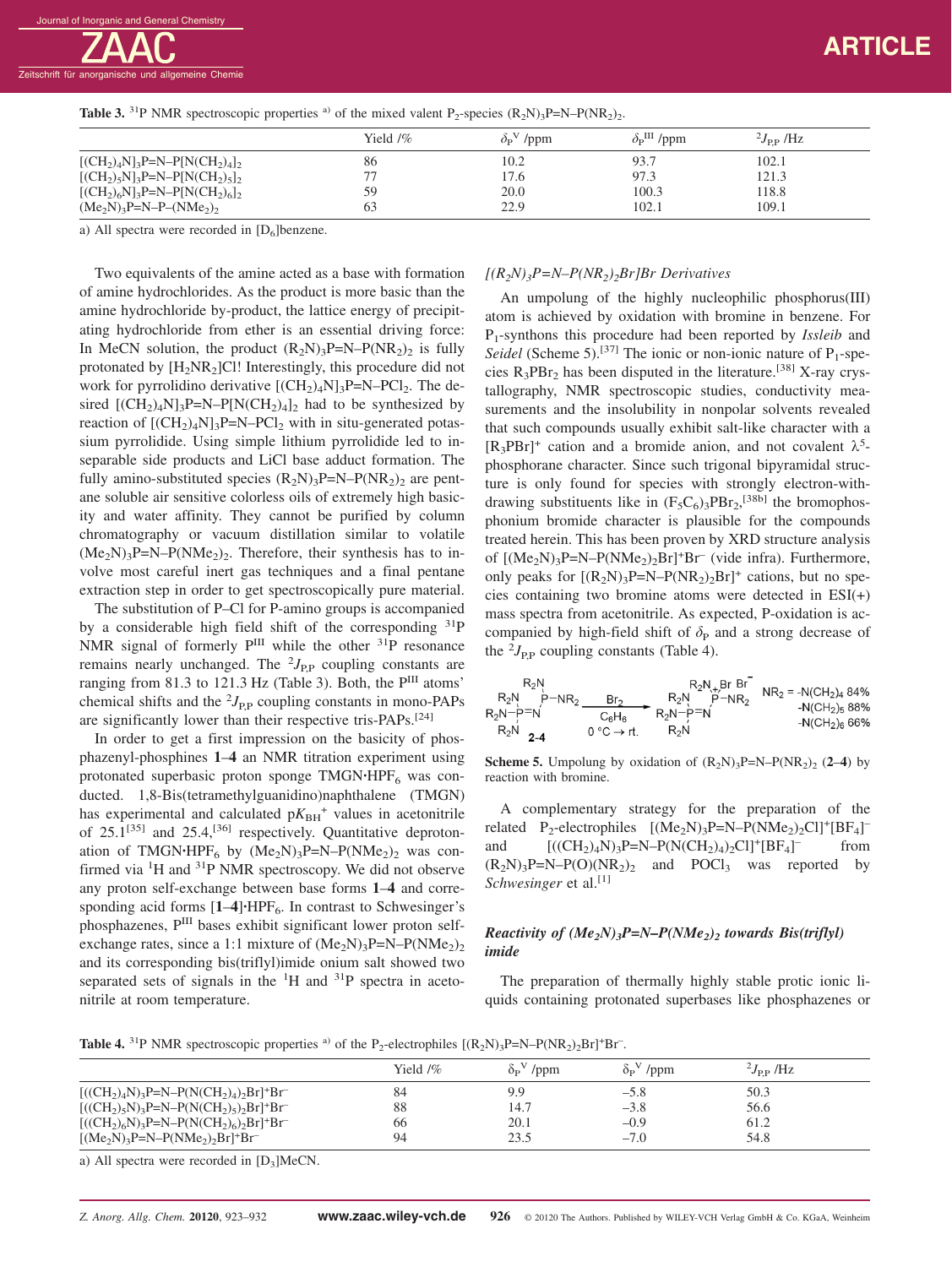guanidines as cations and a bis(triflyl)imide anion was reported by *Luo* et al.<sup>[39]</sup> In this context, we obtain a room temperature ionic liquid of low viscosity by direct protonation of  $(Me<sub>2</sub>N)<sub>3</sub>P=N-P(NMe<sub>2</sub>)<sub>2</sub>$  (1) with bis(triflyl)imide (HTFSI) in ethyl ether (Scheme 6). The reaction is accompanied by a high field shift of the  $P^{III}$  signal and a shift of the  $^{2}J_{P,P}$  coupling constant from 109.1 Hz to 52.4 Hz. The P–H proton exhibits a proton resonance at  $\delta$  = 6.94 ppm in [D<sub>3</sub>]MeCN and a strong  $J_{\rm{P,H}}$  coupling constant of 587.4 Hz. Even stronger  $^{1}J_{\rm{P,H}}$  coupling constants were reported for  $[(Et_2N)_3P-H]^+[BF_4]^ (630 \text{ Hz})$ ,  $[((CH_2)_5N)_3P-H]^+[BF_4]^ (632 \text{ Hz})^{[40]}$  or the unstable  $[(Me<sub>2</sub>N)<sub>3</sub>P-H]<sup>+</sup>[OSO<sub>2</sub>CF<sub>3</sub>]<sup>-</sup>(680 Hz).<sup>[41]</sup>$ 



**Scheme 6.** Reaction  $(Me<sub>2</sub>N)<sub>3</sub>P=N-P(NMe<sub>2</sub>)<sub>2</sub>(1)$  with bis(triflyl)imide.

#### *Preparation of P<sub>2</sub>-Bisphosphazides*

The reaction of the mixed valent  $P<sup>V</sup>-P<sup>III</sup>$  species  $(R_2N)_3P=N-P(NR_2)$  with 1,8-diazidonaphthalene yielded thermally stable  $P_2$ -bisphosphazides in a tandem Staudinger reaction. The reaction follows patterns observed for  $(Me_2N)_3P=N-P(NMe_2)_2$  and  $[(CH_2)_4N]_3P=N-P[N(CH_2)_4]_2$ .<sup>[9]</sup>  $P_2$ -TPipPN(2N<sub>2</sub>) and P<sub>2</sub>-TAzPN(2N<sub>2</sub>) were obtained as deep green solids in good yields (Scheme 7, Table 5).



**Scheme 7.** Preparation of the P<sub>2</sub>-bisphosphazides  $P_2$ -TPipPN(2N<sub>2</sub>) and  $P_2$ -TAzPN $(2N_2)$ .

**Table 5.**  ${}^{31}P$  NMR spectroscopic data of  $P_2$  bisphosphazides.

|                                                | Yield $/$ % | $\delta_{\rm P}$ /ppm | $\delta_{\rm P}$ /ppm | $^{2}J_{\rm PP}$ /Hz |
|------------------------------------------------|-------------|-----------------------|-----------------------|----------------------|
| P <sub>2</sub> -TPPN $(2N_2)$ <sup>a)</sup> b) | 68          | 19.7                  | 9.5                   | 48.0                 |
| $P_2$ -TPipPN(2N <sub>2</sub> ) <sup>a)</sup>  | 69          | 20.8                  | 15.1                  | 53.5                 |
| $P_2$ -TAzPN $(2N_2)$ <sup>a)</sup>            | 74          | 23.0                  | 21.8                  | 57.2                 |
| $P_2$ -HMPN $(2N_2)$ <sup>b) c)</sup>          | 85          | 24.0                  | 19.4                  | 51.7                 |

a) Recorded in  $[D_6]$ benzene. b) See reference<sup>[9]</sup>. c) Recorded in  $[D_3]MeCN$ .

They can be clearly distinguished from corresponding superbasic bisphosphazenes by 13C NMR spectroscopy, ESI mass spectrometry, elemental analysis and the typical deep green color of the aryldiazo chromophore. Table 5 summarizes spectroscopic data of  $P_2$ -TPipPN(2N<sub>2</sub>) and  $P_2$ -TAzPN(2N<sub>2</sub>) and related  $P_2$ -bisphosphazides. From all bisphosphazides presented in Table 5, only  $P_2$ -TPPN(2N<sub>2</sub>) displayed a thermally or photochemically induced selective  $N_2$  elimination path towards the hyperbasic proton chelating bis-diphosphazene proton sponge  $P_2$ -TPPN.<sup>[8]</sup>

#### *Structural Investigations*

Crystal data and experimental conditions of molecular structures presented in the main manuscript are listed in Table S2 (Supporting Information).

#### $[(CH_2)_5N]_3P=N-PCl_2$

The compound crystallizes in the orthorhombic space group *Pna*21 with four molecular units in the unit cell (Figure 3). The P–Cl bonds show slightly different lengths of 2.143(1) and  $2.181(1)$  Å and are longer than observed in amino-substituted reference Me<sub>2</sub>N–PCl<sub>2</sub> [P–Cl: 2.091(1), 2.095(1) Å].<sup>[42]</sup> This fact can be referred of the strongly electron-donating character of the phosphazenyl substituent  $[(CH<sub>2</sub>)<sub>5</sub>N)<sub>3</sub>P=N-]$  and donation of electron density from the nitrogen atom's lone pair into the  $\sigma^*$ -P–Cl bond. In accord with this negative hyperconjugation model N4-P2  $[1.575(3)$  Å] is very short for a formal P–N single bond, it is even slightly shorter than N4-P1  $[1.592(3)$  Å] which refers to the formal phosphazene P=N bond. The distances between P1 and the three piperidino nitrogen atoms  $[1.634(2)$  to  $1.646(2)$  Å] serve as internal standard for a  $P-N$  single bond.<sup>[43]</sup> A valence bond description  $[N_3P^+ - N=PCI]CI^-$  might best describe the trend induced by negative hyperconjugative interaction. As a consequence, a large angle P1-N4-P2  $141.0(1)$ ° is observed.<sup>[34]</sup>



**Figure 3.** Molecular structure of  $[(CH_2)_5N]_3P=N-PCl_2$  (ellipsoids with 30 % probability, hydrogen atoms are omitted for clarity). Selected bond lengths /Å and angles /°: P1–N1 1.646(2), P1–N2 1.638(2), P1– N3 1.634(2), P1–N4 1.592(3), N4–P2 1.575(3), P2–Cl1 2.181(1), P2– Cl2 2.143(1), P1–N4–P2 141.0(1), N4–P2–Cl1 106.45(8), N4–P2–Cl2 106.24(9), Cl1–P2–Cl2 94.38(4).

### $[(CH_2)_5N]_3P=N-P[N(CH_2)_5]_2$ ·*HCl* (3·*HCl*)

**3·**HCl was obtained as single crystalline material from a product fraction of  $[(CH_2)_5N]_3P=N-P[N(CH_2)_5]_2$  (3) in the presence of traces of HCl or piperidine hydrochloride, respec-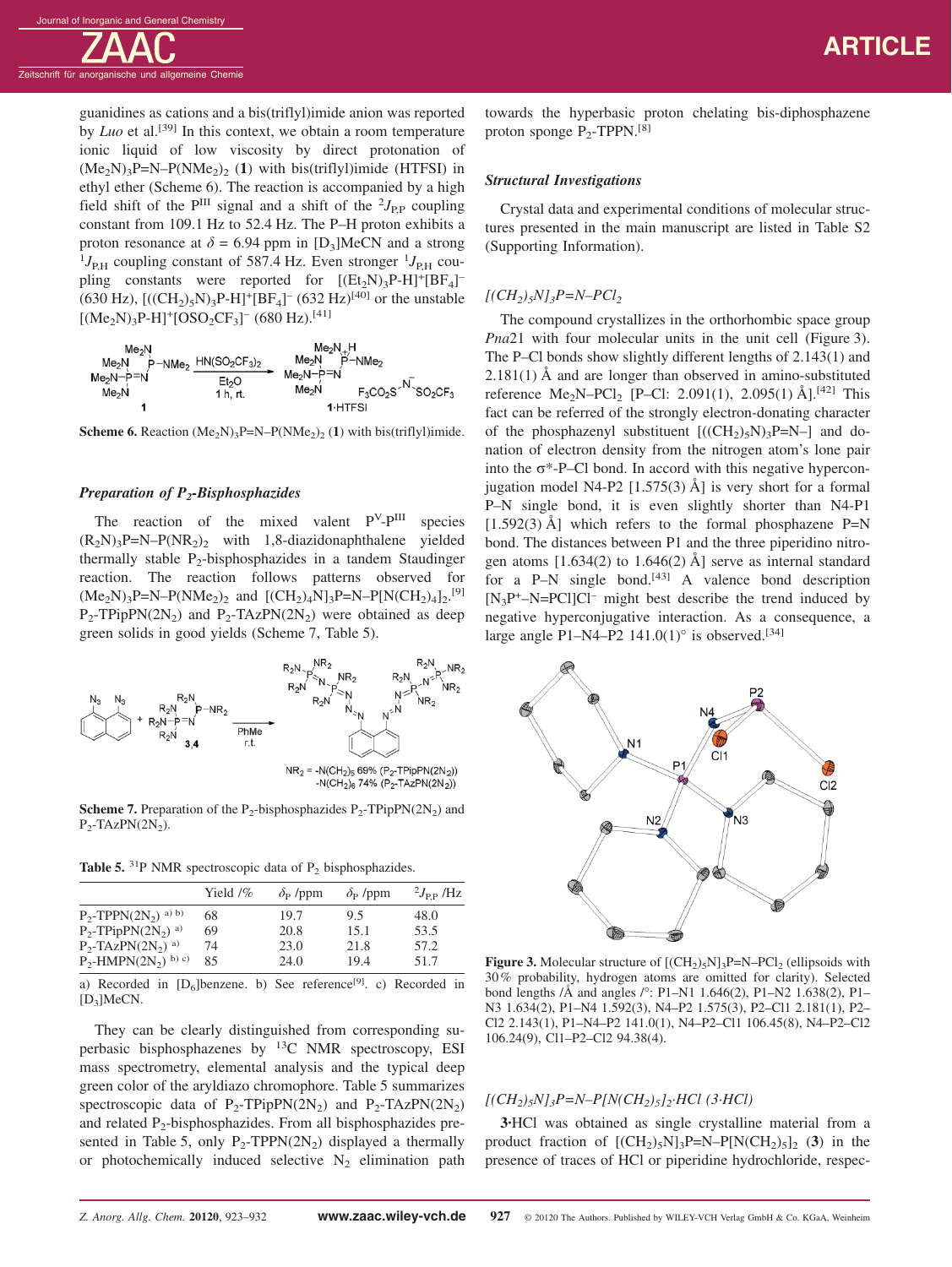# **ARTICLE**

tively. **3**•HCl crystallizes in the triclinic space group  $P\overline{1}$  with two molecular units in the unit cell (Figure 4). The molecular structure of its hydrochloride proves that the P<sup>III</sup> atom is the most basic site of  $[(CH<sub>2</sub>)<sub>5</sub>N]<sub>3</sub>P=N-P[N(CH<sub>2</sub>)<sub>5</sub>]$ <sub>2</sub>, which was predicted by theory (vide infra). The acidic proton could be located on the Fourier map between basic P2 and Cl2 atoms. The P–H distance of 1.28(3)  $\AA$  is similar to the corresponding bond length found for  $[(CH_2)_4N](tBu)_2P$ <sup>**·HBF<sub>4</sub>** [1.29(4) Å].<sup>[39]</sup></sup>



**Figure 4.** Molecular structure of  $[(CH_2)_5N]_3P=N-P[N(CH_2)_5]_2$ **·HCl** (**3·**HCl) (ellipsoids with 30% probability, carbon bonded hydrogen atoms are omitted for clarity). Selected bond lengths /Å and angles / °: P1–N1 1.638(2), P1–N2 1.639(2), P1–N3 1.640(2), P1–N4 1.584(2), N4–P2 1.576(2), P2–N5 1.622(3), P2–N6 1.632(2), P2–H100 1.28(3), P1–N4-P2 130.1(1).

The H100**···**Cl1 distance of 2.50(2) Å is below the sum of van der Waals radii (2.85 Å) and indicates a weak interaction between the acidic proton and the chloride anion.<sup>[44]</sup> The N4–P1  $[1.584(2)$  Å] and N4–P2  $[1.576(2)$  Å] distances are nearly equal and in the range of P–N double bonds, which suggests a delocalization of the positive charge over the PNP system with the three canonical forms  $(R_2N)_3P^+$ –N=PH(NR<sub>2</sub>)<sub>2</sub>,  $(R_2N)_3P=N^+=PH(NR_2)_2$  and  $(R_2N)_3P=N-P^+H(NR_2)_2$ . The P1–N4–P2 angle  $[130.1(1)^\circ]$  is smaller than in  $[(CH_2)_5N]_3P=N-PCl_2$  [141.0(1)°]. The distances between the phosphorus atoms and the nitrogen atoms of the piperidino groups range from 1.622(3) Å to 1.640(2) Å and are similar to the values found for  $[(CH_2)_5N]_3P=N-PCl_2$ .

#### $[(Me<sub>2</sub>N)<sub>3</sub>P=N-P(NMe<sub>2</sub>)<sub>2</sub>Br]<sup>+</sup>Br<sup>-</sup>$

 $[(Me<sub>2</sub>N)<sub>3</sub>P=N-P(NMe<sub>2</sub>)<sub>2</sub>Br]<sup>+</sup>Br<sup>-</sup> [45] crystals in the tri$ clinic space group  $P\bar{1}$  with two molecular units in the unit cell (Figure 5). As described for the vast majority of  $R_3PBr_2$ compounds,<sup>[38b]</sup>  $[(Me<sub>2</sub>N)<sub>3</sub>P=N-P(NMe<sub>2</sub>)<sub>2</sub>Br]<sup>+</sup>Br<sup>-</sup> exhibits an$ ionic structure instead of a pentacoordinate phosphorus atom. The molecular structure reveals a P2–Br1–Br2 angle close to linearity  $[171.32(2)°]$  and an anion-cation interaction with a Br**···**Br distance of 3.4774(3) Å, which is slightly below the sum of the van der Waals radii  $(3.66 \text{ Å})$ .<sup>[44]</sup> This structural motif was also reported for [Ph3PBr]+Br– [Br**···**Br 3.123(2) Å],[46] [Et3PBr]+Br– [Br**···**Br 3.303(2) Å][38b] and [*i*Pr3PBr]+Br– **·**0.5CH2Cl2 [Br**···**Br 3.369(2) and 3.315(2) Å].[47]

The Br**···**Br distance increases with the electron-donating properties of  $R_3P$  in the order  $Ph_3P < Et_3P < iPr_3P < ((Me_2N)_3P=N)(Me_2N)_2P$ . The P-Br distance in  $((Me<sub>2</sub>N)<sub>3</sub>P=N)(Me<sub>2</sub>N)<sub>2</sub>P$ . The P–Br distance in  $[(Me<sub>2</sub>N)<sub>3</sub>P=N-P(NMe<sub>2</sub>)<sub>2</sub>Br]<sup>+</sup>Br<sup>-</sup>[2.208(1) Å]$  is longer than observed in the literature-known structures  $\{[Ph_3PBr]^+Br^-$ 2.181(3) Å, [Et<sub>3</sub>PBr]<sup>+</sup>Br<sup>-</sup>: 2.173(3) Å, [*i*Pr<sub>3</sub>PBr]<sup>+</sup>Br<sup>-</sup>·CH<sub>2</sub>Cl<sub>2</sub>: 2.185(3) and 2.174(3)  $\AA$ . This is a result of the electron rich  $[(Me<sub>2</sub>N)<sub>3</sub>P=N-]$  substituent donating electron density into the σ\*-P–Br bond, which is becoming less attractive for donation of the bromide donor Br2. As observed for the other two molecular structures discussed herein, the formal double bond P1– N4 [1.592(2) Å] is again longer than N4–P2 [1.551(2) Å].



**Figure 5.** Molecular structure of  $[(Me<sub>2</sub>N)<sub>3</sub>P=N-P(NMe<sub>2</sub>)<sub>2</sub>Br]<sup>+</sup>Br<sup>-</sup> (el$ lipsoids with 30 % probability, hydrogen atoms are omitted for clarity). Selected bond lengths / and angles /°: P1-N1 1.630(2), P1-N2 1.632(2), P1–N3 1.638(2), P1–N4 1.592(2), N4–P2 1.551(2), P2–N5 1.650(2), P2–N6 1.636(2), P2–Br1 2.208(1), Br1**··**Br2 3.4774(3), P1– N4–P2 139.1(1), P1–Br1–Br2 171.32(2).

#### *Computational Section*

The gas phase proton affinity and gas phase basicity of phosphines **1**–**4** are calculated employing the  $\omega$ B97XD/6-311+G(2df,p)// $\omega$ B97XD/6-31+G(d) theoretical model. The validity of this theoretical model is confirmed in a paper of *Bachrach*, where it was found that the ωB97XD functional provides more accurate values of gas phase proton affinity than M06–2X and/or B3LYP functionals.<sup>[48]</sup> The  $pK_{BH}^+$ values in acetonitrile are calculated according to the approach of *Casasnovas* et al.[49] where a full geometry optimization in solution has been performed utilizing the CPCM solvation model. The Schwesinger base  $tBu-P_2(dma)_5$  (5) with an experimental  $pK_{BH}$ <sup>+</sup>(MeCN) value of 33.49,<sup>[50]</sup> and the phosphine  $P(CH_3)_3$  with a  $pK_{BH}$ <sup>+</sup>(MeCN) value of 15.5<sup>[51]</sup> are applied as reference bases giving the corresponding calculated  $pK_{BH}$ <sup>+</sup><sub>r1</sub>  $pK_{BH}$ <sup>+</sup><sub>r2</sub> values. Herein, we will compare the basicity of *mono*-phosphazenyl phosphines **1**–**4** with *Dielmanns tris*-(1,3-diisopropyl-4,5-dimethylimidazolin-2-ylidenamino) diisopropylphosphine with a calculated  $pK_{BH}^+$ (MeCN) of 38.8.[22,23] We also include the Verkade base  $N(CH_2CH_2NMe)_3P$  (6)<sup>[52]</sup> into this basicity comparison. Calculated gas phase proton affinities, gas basicities and  $pK_{BH}$ <sup>+</sup>(MeCN) values are given in Table 6.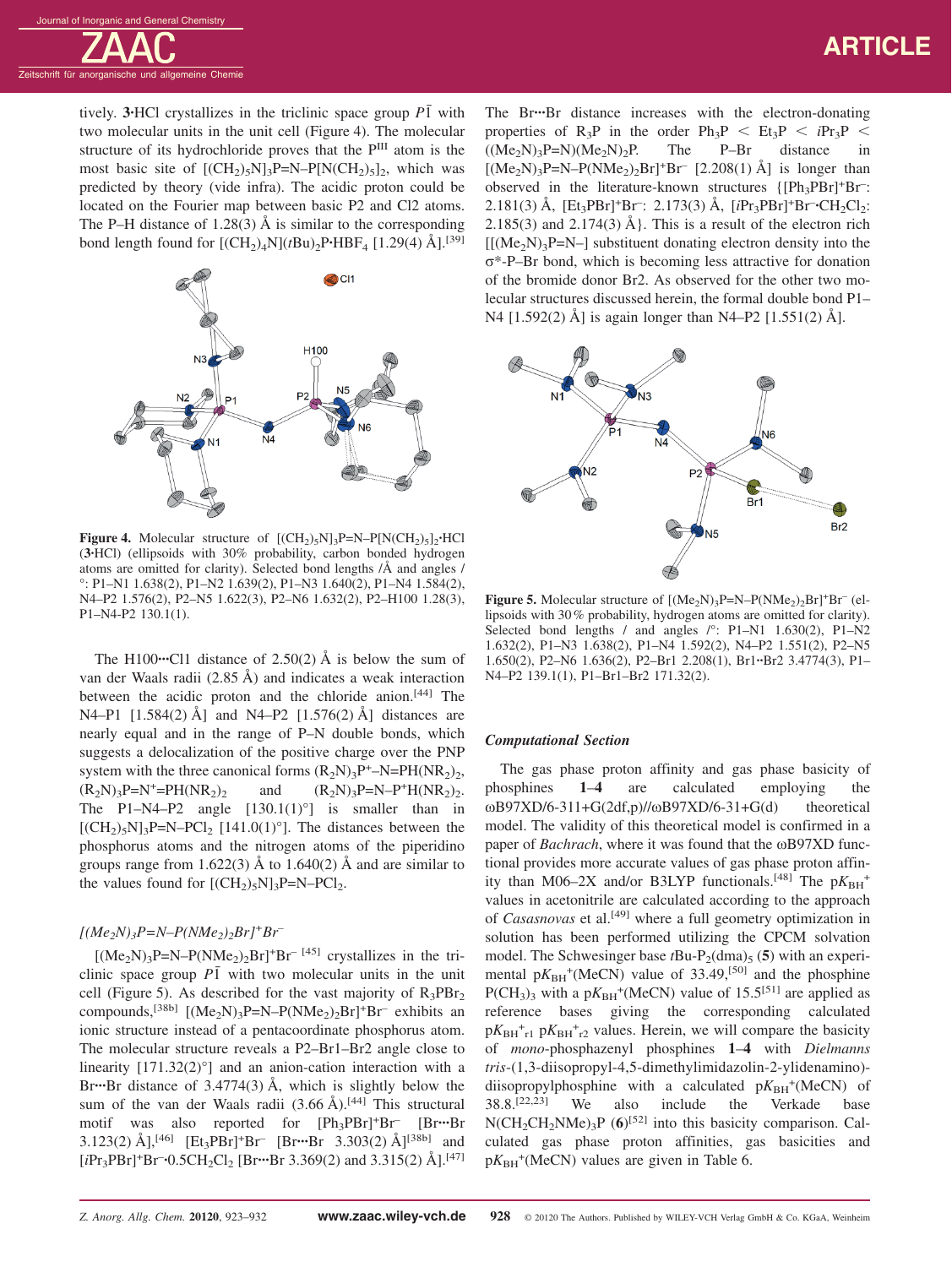|                                                                                                                                   |  |  | <b>Table 6.</b> The calculated gas phase proton affinities (PA), gas phase basicities (GB), and $pK_{BH}^+$ (MeCN) values <sup>d)</sup> of phosphazenyl phosphines |
|-----------------------------------------------------------------------------------------------------------------------------------|--|--|--------------------------------------------------------------------------------------------------------------------------------------------------------------------|
| 1–4 and reference bases 5–7. Values in square brackets are experimental results taken from the literature <sup>[50,51,17]</sup> . |  |  |                                                                                                                                                                    |

| Molecules                                         | PA<br>pIII                            | $(=\mathbb{N}-)$ | GB<br>$\mathbf{p}$ III        | $(=\!N-)$        | $pK_{BH}$ <sup>+</sup><br>$pK_{\rm BH}$ <sup>+</sup> $_{r1}$ | $pK_{BH}$ <sup>+</sup> <sub>r2</sub> |
|---------------------------------------------------|---------------------------------------|------------------|-------------------------------|------------------|--------------------------------------------------------------|--------------------------------------|
| $(Me_2N)_3P=N-P(NMe_2)$ (1)                       | 265.8                                 | 256.0            | 257.4                         | 245.7            | 26.4                                                         | 26.4                                 |
| $[(CH_2)_4N]_3P=N-P[N(CH_2)_4]_2(2)$              | 274.7                                 | 262.4            | 267.9                         | 256.1            | 31.5                                                         | 31.4                                 |
| $[(CH2)5N]3P=N-P[N(CH2)5]2(3)$                    | 272.4                                 | 259.4            | 265.4                         | 251.5            | 29.8                                                         | 29.8                                 |
| $[(CH2)6N]3P=N-P[N(CH2)6]2$ (4)                   | 273.6                                 | 259.2            | 265.7                         | 251.8            | 29.4                                                         | 29.4                                 |
| <i>t</i> Bu-P <sub>2</sub> (dma) <sub>5</sub> (5) | $\hspace{1.0cm} \rule{1.5cm}{0.15cm}$ | 277.2            |                               | 269.3 [268.8] a) | $[33.49]$ <sup>a)</sup>                                      | 33.5                                 |
| Verkade-Me base $(6)$                             | 263.1                                 |                  | 256.0 [260.8] a)              |                  |                                                              |                                      |
| $P(CH_3)$ <sub>3</sub> (7)                        | 230.9                                 |                  | 223.6 $[221.4]$ <sup>c)</sup> |                  | 15.5                                                         | $[15.5]^{b}$                         |

a) Reference<sup>[50]</sup>. b) Reference<sup>[51]</sup>. c) Reference<sup>[17]</sup>. d) Values denoted by PIII are PA and GB values for protonation at the phosphorus atom, whereas (=N–) represent the values for protonation at the imine nitrogen atom.  $pK_{BH}^+{}_{r1}$  and  $pK_{BH}^+{}_{r2}$  are calculated utilizing  $tBu-P_2(dma)_5$  and  $P(CH<sub>3</sub>)<sub>3</sub>$  as a reference bases, respectively.

Perusal of the data presented in Table 6 reveals that the most basic protonation site of the  $P_2$  bases  $1-4$  is the phosphorus atom and not the phosphazenyl nitrogen atom (Scheme 8). Proton affinities for protonation at phosphorus are denoted by PA- (PIII) whereas PAs where the imine nitrogen atom is protonated are denoted by  $PA(=N-)$ . Protonation on the imine nitrogen atom gives PA values lower by 9.8–14.4 kcal**·**mol–1 than obtained for the protonation on the phosphorus atom. It appears that the calculated gas phase proton affinities and gas phase basicities of all investigated  $P_2$  phosphines (1–4) exceed that of the paradigmatic Verkade proazaphosphatrane base  $N(CH_2CH_2NMe)_3P$  (6). However, it should be noticed that the experimental and computational gas phase basicity for the Verkade base differs substantially (4.8 kcal**·**mol–1). The difference is even larger if the B3LYP functional is employed. According to the B3LYP/6-311+G(2df,p)//B3LYP/6-31G(d) theoretical model, the PA and GB values of **6** are 261.0 and 252.8 kcal**·**mol–1. M062X/6-311+G(2df,p)//M062X/6-31G(d) gives by far the largest discrepancy compared to the experimental data, since the calculated PA and GB values obtained by this functional are 257.2 and 249.5 kcal**·**mol–1, respectively (the error in GB value is 11.3 kcal**·**mol–1 (!). Considering that the DFT models mostly give PA and GB values in a good agreement with experimental ones, even for phosphines,[53] we decided to apply state-of-the-art ab initio G3B3 method to test whether the problem of discrepancy in GB value of **6** is associated with the inaccuracy of the DFT approach. The PA and GB values calculated utilizing the G3B3 method are 266.8 and 258.5 kcal**·**mol–1, respectively. The GB value calculated utilizing G3B3 method is in much better agreement with the experiment which means that a higher level of theory should be employed for accurate basicity calculations of the Verkade base  $N(CH_2CH_2NMe)_3P$ . However, the latter is a specific phosphine where basicity increase occurs due to formation of a transannular P**···**N bond upon protonation. Possible failure in description of this bond could be the reason for large errors using DFT functionals. This phenomenon will be investigated in more detail in a future paper. Assuming that the Verkade base is a specific phosphine, and that ωB97XD gives accurate values for the PA and GB of the  $P_2$  bases  $1-4$ , using the experimental GB value for **6**, we can conclude that **1** is less basic than **6**, whereas **2**, **3** and **4** are more basic in the gas phase. However, the basicity of **1**–**4** in solution is substantially

lower than that of **6**. This needs some clarification. First of all, it should be mentioned that we obtained almost the same  $pK_{BH}$ <sup>+</sup> values ( $pK_{BH}$ <sup>+</sup><sub>r1</sub> and  $pK_{BH}$ <sup>+</sup><sub>r2</sub>) regardless if we utilized  $tBu-P<sub>2</sub>(dma)$ <sub>5</sub> or  $P(CH<sub>3</sub>)<sub>3</sub>$  as reference base, which implies that the theoretical slope of 1/RTln(10) for the relation of the  $pK_{BH}$ <sup>+</sup> value to  $\Delta G$  is valid here.<sup>[54]</sup> Furthermore, the experimental  $pK_{BH}$ <sup>+</sup>(MeCN) values of the Schwesinger base  $t$ Bu-P<sub>2</sub>(dma)<sub>5</sub> and the Verkade base 6 are almost the same (the difference is only 0.1 unit), whereas the experimental GB of  $tBu-P_2(dma)$ <sub>5</sub> is by 8 kcal·mol<sup>-1</sup> higher than the GB of 6. Since the basicity in solution represents the sum of the GB and the difference in Gibbs energy of solvation between the neutral base and the conjugate acid ( $\Delta\Delta G_{\text{sol}}$ ), a higher p $K_{\text{BH}}$ <sup>+</sup> value for the Verkade base in comparison to  $tBu-P_2(dma)_5$  should be a consequence of a higher  $\Delta\Delta G_{\rm sol}$  value. This is indeed the case since the calculated  $\Delta\Delta G_{sol}$  for  $tBu-P_2(dma)_5$  is 29.1 kcal**·**mol–1, whereas for **6** the value of 36.9 kcal**·**mol–1 is obtained. The phosphines 1–4 possess a  $\Delta\Delta G_{\text{sol}}$  similar to or slightly lower than that of  $tBu-P_2(dma)$ <sub>5</sub> since the calculated ΔΔ*G*sol values are 30.1, 27.0, 26.5, 28.2 kcal**·**mol–1, respectively. Therefore, although **2**–**4** are more basic than **6** in the gas phase, their  $pK_{BH}$ <sup>+</sup> values in acetonitrile are lower. The lower  $\Delta\Delta G_{\text{sol}}$  could be rationalized by a steric hindrance of the phosphorus atom due to the bulkiness of the  $(R_2N)_3P=N$ substituents in the case of **1**–**4** which prevents the access of the solvent molecules to the protonated phosphorus atom. In the Verkade base **6** this is not the case and the protonated phosphorus atom is more exposed to the solvent.



**Scheme 8.** Optimized gas phase structures of  $(Me_2N)$ <sub>3</sub>P=N–P(NMe<sub>2</sub>)<sub>2</sub> and  $(Me<sub>2</sub>N)<sub>3</sub>P=N-P(NMe<sub>2</sub>)<sub>2</sub>·H<sup>+</sup>.$ 

According to the calculations,  $(Me<sub>2</sub>N)<sub>3</sub>P=N-P(NMe<sub>2</sub>)<sub>2</sub>$ ,  $[(CH<sub>2</sub>)<sub>5</sub>N]<sub>3</sub>P=N-P[N(CH<sub>2</sub>)<sub>5</sub>]$ <sub>2</sub>, and  $[(CH<sub>2</sub>)<sub>6</sub>N]<sub>3</sub>P=N-P[N(CH<sub>2</sub>)<sub>6</sub>]<sub>2</sub>$  exhibit by several order of magnitude higher  $pK_{BH}$ <sup>+</sup> values on the acetonitrile scale than the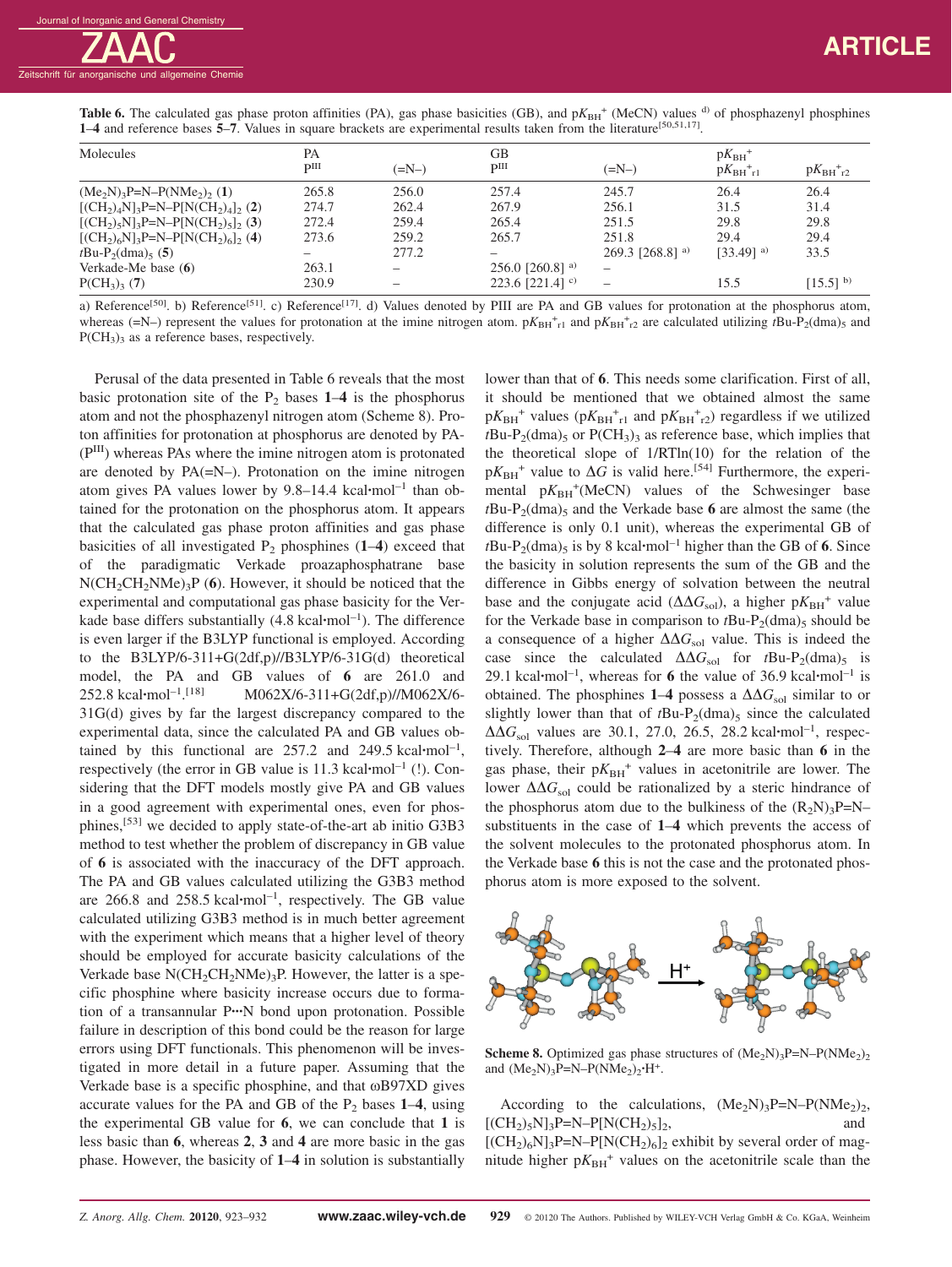corresponding secondary amines dimethylamine, piperidine or azepane with experimentally measured  $pK_{BH}$ <sup>+</sup> values around 19.<sup>[55]</sup> Since the basicity difference between the studied  $P_2$  species and the corresponding secondary amines is relatively high in the gas phase and in acetonitrile solution, possible differences in crystal lattice energy, in Gibbs energy of solvation of ions, and in energy of ion pair formation in solution are responsible for the success of above mentioned syntheses applying amines as base and nucleophile.

#### *Donor Strength of mono-PAPs*

The donor strength of an electron donor depends on the nature of the acceptor. In this study, the electron-donor capabilities of selected mono-PAP  $(dma)_{3}P=N-P(dma)_{2}$  (1) and  $(Pyrr)_{3}P=N-P(Pyrr)_{2}$  (2) (dma = dimethylamino, Pyrr = pyrrolidino) were quantified by their Tolman electronic parameters  $(TEPs)^{[56]}$  and their  ${}^{1}J_{\text{PSe}}$  coupling constants<sup>[57]</sup> applying the same reference acceptors,  $[Ni(CO)_3]$  and  $[Se]$ , used in scaling up our tris-PAP  $[(dma)_3P=N]_3P$  and  $[(Pyrr)_3P=N]_3P$ (Table 7).[24]

**Table 7.** Donor capability measured as TEP <sup>a)</sup> of  $[L-Ni(CO)<sub>3</sub>]$  complexes and as  $^{1}J_{\text{PSe}}$  constants of selenides of mono-PAP 1 and 2 and references Verkade-Me base and tris-PAP.

|                                                            | TEP $/cm^{-1}$ a) | $^{1}J_{\text{PS}_e}$ /Hz <sup>b)</sup> |
|------------------------------------------------------------|-------------------|-----------------------------------------|
| $(dma)_{3}P=N-P(dma)_{2}(1)$                               | 2047.4            | 756                                     |
| $(Pyrr)$ <sub>3</sub> P=N-P(Pyrr) <sub>2</sub> (2)         | 2042.4            | 735                                     |
| Verkade-Me base [58,59]                                    | 2057.0            | 754                                     |
| [ $(dma)$ <sub>3</sub> P=N] <sub>3</sub> P <sup>[24]</sup> | 2022.4            | 654                                     |
| $[(Pyrr)_{3}P=N]_{3}P^{[24]}$                              | 2018.6            | 628                                     |

a) Recorded via ATR-IR spectroscopy of neat substance. b) Recorded in  $[D_6]$ benzene.

For this purpose, 1 and 2 were reacted with  $[Ni(CO)<sub>4</sub>]$  and with grey selenium. Corresponding adducts  $[1-Ni(CO)_3]$ ,  $[2 Ni(CO)<sub>3</sub>$  as well as  $[1-Se]$  and  $[2-Se]$  were isolated and characterized. The higher the P-donor strength, the lower the TEP value, the frequency of the A1 C-O stretching mode, and the lower the <sup>1</sup>J<sub>PSe</sub> coupling constant of their P-selenides.

On the TEP scale, the donor strength of the mono-PAP **1** and **2** is superior to that of Verkade-Me base.[58,59] It is in the range of 2050+5 cm–1 characteristic for classical NHCs or even stronger. On the NMR scale of corresponding selenides, the donor strength of Verkade-Me base is in between **1** and **2**, interestingly a similar trend as found in basicity. As expected mono-PAP do not keep up with the unrivaled donor strength of tris-PAP.

## **Conclusions**

After having presented superbasic  $P_2$ -phosphazene chelates in previous publications, we shed light onto their mono-phosphazenylphosphine  $P_2$ -precursors within this work allowing insight into their facile and scalable synthesis, reactivity, spectroscopic properties, structural features, their basicity in solution and the gas phase, their nucleophilicity and donor strength. We are convinced that the amino-substituted  $P_2$ -nucleophiles and  $P_2$ -electrophiles presented here will be further used to synthesize  $P_2$ -phosphazene superbases with substituents other than classical NMe<sub>2</sub> and pyrrolidine groups. Furthermore, mono-PAP  $(R_2N)_3P=N-P(NR_2)_2$  building blocks *per se* turned out to rival the basicity of commercially available Schwesinger diphosphazene  $(Me_2N)_3P=N-P=NEt(NMe_2)_2$ (Et-P2) and of Verkade's proazaphosphatrane superbases. They were used as readily available very strong P-nucleophiles in the synthesis of 1,8-naphthalene-bisphosphazides and as very strong P-donors rivaling the donor strength of classical NHCs in coordination chemistry.

## **Experimental Section**

Reactions were carried out under inert atmosphere using standard Schlenk techniques. Moisture and air sensitive substances were stored in a conventional nitrogen-flushed glovebox. Solvents were purified according to literature procedures and kept under an inert atmosphere. Phosphorus trichloride was distilled prior to use. Pyrrolidine, piperidine and azepane were stirred over CaH<sub>2</sub> overnight and distilled prior to use.  $P(N(CH_2)_4)$ <sub>3</sub> was prepared by the reaction of  $PCl_3$  with pyrrolidine in THF on the basis of a publication by *Dellinger* et al.<sup>[60]</sup>  $P(N(CH_2)_5)$ <sub>3</sub> was obtained in a similar procedure in ethyl ether, but purification was performed by precipitation from acetonitrile instead of distillation.<sup>[61]</sup> P(N(CH<sub>2</sub>)<sub>6</sub>)<sub>3</sub> was prepared via a transamination reaction of  $P(NEt_2)$ <sub>3</sub> with azepane.<sup>[62]</sup> Synthetic procedures of all new compounds and optimized ones of literature known  $[(Me<sub>2</sub>N)<sub>3</sub>P=N-P(NMe<sub>2</sub>)<sub>2</sub>Br]<sup>+</sup>Br<sup>-</sup>,<sup>[12,21]</sup>$  $[((CH<sub>2</sub>)<sub>4</sub>N)<sub>3</sub>P=N-P(N(CH<sub>2</sub>)<sub>4</sub>)<sub>2</sub>Br]<sup>+</sup>Br<sup>-8,[9,12]</sup>$  and their corresponding precursors are presented in the Supporting Information.

Crystallographic data (excluding structure factors) for the structures in this paper have been deposited with the Cambridge Crystallographic Data Centre, CCDC, 12 Union Road, Cambridge CB21EZ, UK. Copies of the data can be obtained free of charge on quoting the depository numbers CCDC-977140, CCDC-1955686, and CCDC-1955687. (Fax: +44-1223-336-033; E-Mail: deposit@ccdc.cam.ac.uk, http:// www.ccdc.cam.ac.uk)

**Supporting Information** (see footnote on the first page of this article): This includes synthetic procedures, NMR protonation experiments, NMR and IR spectra, crystallographic information and computational details.

# **Acknowledgements**

We thank *Dr. Lars Finger* and *Dr. Fabian Schröder* for their valuable support with crystal structure refinement. Financial support by the bilateral DAAD – MZOS Academic Exchange Program between Germany and Croatia and financial support by the Fonds der Chemischen Industrie (doctoral scholarship for J**·**K.) is gratefully acknowledged. B.K. gratefully acknowledges support of the Computing Center of the University of Zagreb (SRCE) for granting computational time on ISABELLA cluster and CRO-NGI grid. Open access funding enabled and organized by Projekt DEAL.

**Keywords:** Basicity; Phosphines; Phosphazenes; Density functional calculations; Tolman electronic parameter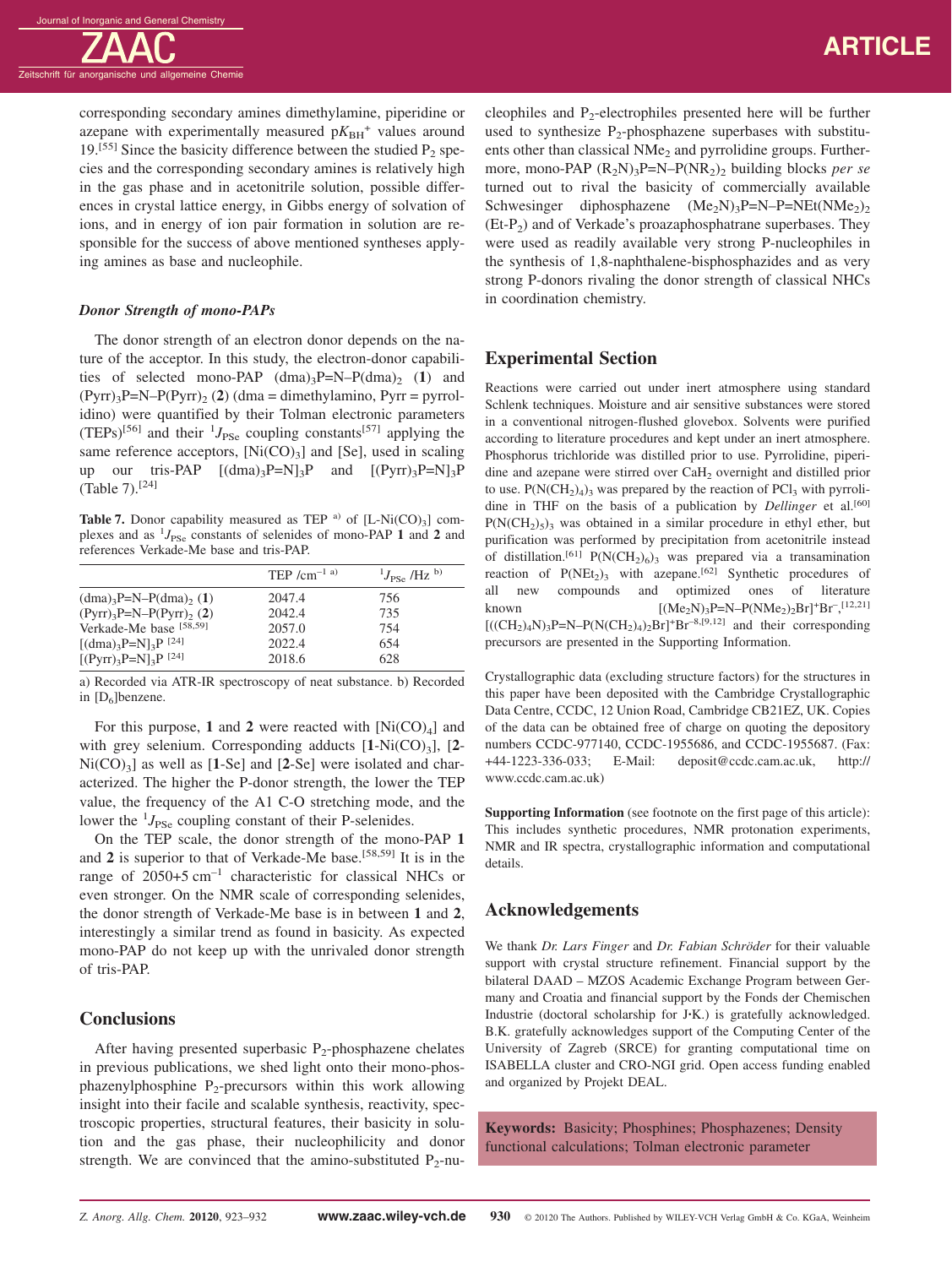## **References**

- [1] R. Schwesinger, H. Schlemper, C. Hasenfratz, J. Willaredt, T. Dambacher, T. Breuer, C. Ottaway, M. Fletschinger, J. Boele, H. Fritz, D. Putzas, H. W. Rotter, F. G. Brodwell, A. V. Satish, G. Ji, E. Peters, K. Peters, H. G. von Schnering, L. Walz, *Liebigs Ann.* **1996**, 1055–1081.
- [2] Y. Kondo, *Superbases for Organic Synthesis: Guanidines, Amidines and Phosphazenes and Related Organocatalysts* (Ed.: T. Ishikawa), John Wiley & Sons, Ltd., **2009**, pp 156–159.
- [3] A. Solladié-Cavallo, B. Crescenzi, *Synlett* **2000**, 327–330.
- [4] a) A. Solladié-Cavallo, A. Diep-Vohuule, T. Isarno, *Angew. Chem.* **1998**, *110*, 1824–1827; *Angew. Chem. Int. Ed.* **1998**, *37*, 1689– 1691; b) A. Solladié-Cavallo, M. Roje, T. Isarno, V. Sunjic, V. Vinkovic, *Eur. J. Org. Chem.* **2000**, 1077–1080; c) A. Solladié-Cavallo, M. Roje, R. Welter, V. Šunjić, *J. Org. Chem.* 2004, 69, 1409–1412.
- [5] A. J. Clark, Y. S. S. Al-Faiyz, D. Patel, M. J. Broadhurst, *Tetrahedron Lett.* **2001**, *42*, 2007–2009.
- [6] H. Staudinger, J. Meyer, *Helv. Chim. Acta* **1919**, *2*, 635–646.
- [7] A. V. Alexandrova, T. Mašek, S. M. Polyakova, I. Císařová, J. Saame, I. Leito, I. M. Lyapkalo, *Eur. J. Org. Chem.* **2013**, *9*, 1811–1823.
- [8] J. F. Kögel, B. Oelkers, B. Kovačević, J. Sundermeyer, *J. Am. Chem. Soc.* **2013**, *135*, 17768–17774.
- [9] J. F. Kögel, N. C. Abacılar, F. Weber, B. Oelkers, K. Harms, B. Kovačević, J. Sundermeyer, *Chem. Eur. J.* 2014, 20, 5994-6009.
- [10] J. F. Kögel, D. Margetic, X. Xie, L. H. Finger, J. Sundermeyer, *Angew. Chem.* **2017**, *129*, 3136-3139; *Angew. Chem. Int. Ed.* **2017**, *56*, 3090 –3093.
- [11] a) A. V. Kirsanov, *Izv. Akad. Nauk SSSR, Otd. Khim. Nauk* **1950**, 426; b) T. Rodima, V. Mäemets, I. Koppel, *J. Chem. Soc. Perkin Trans. 1* **2000**, 2637–2644.
- [12] J. F. Kögel, N.-J. Kneusels, J. Sundermeyer, *Chem. Commun.* **2014**, *50*, 4319–4321.
- [13] J. F. Kögel, B. Kovačević, S. Ullrich, X. Xie, J. Sundermeyer, *Chem. Eur. J.* **2017**, *23*, 2591–2598.
- [14] H. M. Senn, D. V. Deubel, P. E. Blöchl, A. Togni, G. Frenking, *J. Mol. Struct.* **2000**, *516–558*, 233–242.
- [15] A. A. Kolomeitsev, I. A. Koppel, T. Rodima, J. Barten, E. Lork, G.-V. Röschenthaler, I. Kaljurand, A. Kütt, I. Koppel, V. Mäemets, I. Leito, *J. Am. Chem. Soc.* **2005**, *127*, 17656–17666.
- [16] I. A. Koppel, R. Schwesinger, T. Breuer, P. Burk, K. Herodes, I. Koppel, I. Leito, M. Mishima, *J. Phys. Chem. A* **2001**, *105*, 9575– 9586.
- [17] B. Kovačević, Z. B. Maksić, *Chem. Commun.* **2006**, 1524-1526.
- [18] P. B. Kisanga, P. Ilankumaran, B. M. Fetterly, J. G. Verkade, *J. Org. Chem.* **2002**, *67*, 3555–3560.
- [19] W. Su, S. Urgaonkar, P. A. McLaughlin, J. G. Verkade, *J. Am. Chem. Soc.* **2004**, *126*, 16433–16439.
- [20] Z. Wang, B. Fetterly, J. G. Verkade, *J. Organomet. Chem.* **2002**, *646*, 161–166.
- [21] A. P. Marchenko, G. N. Koidan, A. M. Pinchuk, A. V. Kirsanov, *Zh. Obshch. Khim.* **1984**, *54*, 1774–1782.
- [22] M. A. Wünsche, P. Mehlmann, T. Witteler, F. Buß, P. Rathmann, F. Dielmann, *Angew. Chem.* **2015**, *127*, 12024–12027; *Angew. Chem. Int. Ed.* **2015**, *54*, 11857–11860.
- [23] a) P. Mehlmann, C. Mück-Lichtenfeld, T. T. Y. Tan, F. Dielmann, *Chem. Eur. J.* **2017**, *23*, 5929–5933; b) F. Buß, P. Mehlmann, C. Mück-Lichtenfeld, K. Bergander, F. Dielmann, *J. Am. Chem. Soc.* **2016**, *138*, 1840–1843.
- [24] S. Ullrich, B. Kovačević, X. Xie, J. Sundermeyer, *Angew. Chem. Int. Ed.* **2019**, *58*, 10335–10339; *Angew. Chem.* **2019**, *131*, 10443–10447.
- [25] a) W. Wolfsberger, H. H. Pickel, H. Schmidbaur, *Z. Naturforsch. B* **1971**, *26*, 979–981; b) Ch. V. Reddy, J. V. Kingston, J. G. Verkade, *J. Org. Chem.* **2008**, *73*, 3047–3062; c) J. V. Kingston, J. G. Verkade, *J. Org. Chem.* **2007**, *72*, 2816–2822; d) N. L. S. Yue, D. W. Stephan, *Organometallics* **2001**, *20*, 2303–2308; e) S. Goumri, F. Lacassin, A. Baceiredo, G. Bertrand, *Heteroat. Chem.*

**1996**, *7*, 403–408; f) E. P. Flindt, *Z. Anorg. Allg. Chem.* **1982**, *487*, 119–129.

- [26] a) L. Birkofer, A. Ritter, P. Richter, *Chem. Ber.* **1963**, *96*, 2750– 2757; b) D. W. Stephan, J. C. Stewart, F. Guerin, S. Courtenay, J. Kickham, E. Hollink, C. Beddie, A. Hoskin, T. Graham, P. Wei, R. E. v. H. Spence, W. Xu, L. Koch, X. Gao, D. G. Harrison, *Organometallics* **2003**, *22*, 1937–1947.
- [27] H. Schmidbaur, W. Wolfsberger, *Angew. Chem.***1966**, *78*, 306– 307; *Angew. Chem. Int. Ed. Engl.* **1966**, *5*, 312–313.
- [28] a) W. Z. Wolfsberger, *Z. Naturforsch. B* **1978**, *33*, 1452–1456; b) S. Courtenay, C. M. Ong, D. W. Stephan, *Organometallics* **2003**, *22*, 818–825.
- [29] O. Alhomaidan, C. Beddie, G. Bai, D. W. Stephan, *Dalton Trans.* **2009**, 1991–1998.
- [30] J. Lorberth, *J. Organomet. Chem.* **1974**, *71*, 159–164.
- [31] I. Kaljurand, T. Rodima, A. Pihl, V. Mäemets, I. Leito, I. A. Koppel, M. Mishima, *J. Org. Chem.* **2003**, *68*, 9988–9993.
- [32] E. P. Flindt, H. Rose, H. C. Marsmann, *Z. Anorg. Allg. Chem.* **1977**, *430*, 155–160.
- [33] O. Schlak, W. Stadelmann, O. Stelzer, R. Schmutzler, *Z. Anorg. Allg. Chem.* **1976**, *419*, 275–282.
- [34] A. Eckart, K. Lux, K. Karaghiosoff, *Z. Anorg. Allg. Chem.* **2014**, 962–967.
- [35] V. Raab, J. Kipke, R. M. Gschwind, J. Sundermeyer, *Chem. Eur. J.* **2002**, *8*, 1682–1693.
- [36] B. Kovačević, Z. B. Maksić, *Chem. Eur. J.* 2002, 8, 1694–1702.
- [37] K. Issleib, W. Seidel, *Z. Anorg. Anal. Chem.* **1956**, *288*, 201–215.
- [38] a) H. Noeth, H. J. Vetter, *Chem. Ber.* **1965**, *98*, 1981–1987; b) S. M. Godfrey, C. A. McAuliffe, I. Mushtaq, R. G. Pritchard, J. M. Sheffield, *J. Chem. Soc., Dalton Trans.* **1998**, *22*, 3815– 3818.
- [39] a) H. Luo, G. A. Baker, J. S. Lee, R. M. Pagn, S. Dai, *J. Phys. Chem. B* **2009**, *113*, 4181–4183; b) S. Dai, H. Luo, G. A. Baker, U. S. Pat. Appl. Publ. **2011**, US 20110177428 A1 20110721.
- [40] E. E. Nifantyev, M. K. Gratchev, S. Y. Burmistrov, M. Y. Antipin, Y. T. Struchkov, *Phosphorus Sulfur Silion Relat. Elem.* **1992**, *70*, 159–174.
- [41] O. Dahl, *Tetrahedron Lett.* **1982**, *23*, 1493–1496.
- [42] N. W. Mitzel, *J. Chem. Soc., Dalton Trans.* **1998**, 3239–3242.
- [43] F. H. Allen, O. Kennard, D. G. Watson, L. Brammer, A. G. Orpen, R. Taylor, *J. Chem. Soc. Perkin Trans. 2* **1987**, S1-S19.
- [44] M. Mantina, A. C. Chamberlin, R. Valero, C. J. Cramer, D. G. Truhlar, *J. Phys. Chem. A* **2009**, *113*, 5806–5812.
- [45] This molecular structure has already been shown in the supporting information of reference [12] (CCDC number 977140).
- [46] N. Bricklebank, S. M. Godfrey, A. G. Mackie, C. A. McAuliffe, R. G. Pritchard, *J. Chem. Soc., Chem. Commun.* **1992**, 355–356.
- [47] F. Ruthe, W. W. du Mont, P. G. Jones, *Chem. Commun.* **1997**, 1947–1948.
- [48] S. M. Bachrach, *J. Org. Chem.* **2013**, *78*, 10909–10916.
- [49] a) R. Casasnovas, J. Ortega-Castro, J. Frau, J. Donoso, F. Muñoz, *Int. J. Quantum Chem.* **2014**, *114*, 1350–1363; b) R. Casasnovas, D. Fernández, J. Ortega-Castro, J. Frau, J. Donoso, F. Muñoz, *Theor. Chem. Acc.* **2011**, *130*, 1–13.
- [50] I. Kaljurand, J. Saame, T. Rodima, I. Koppel, I. A. Koppel, J. F. Kögel, J. Sundermeyer, U. Köhn, M. P. Coles, I. Leito, *J. Phys. Chem. A* **2016**, *120*, 2591–2604.
- [51] K. Haav, J. Saame, A. Kütt, I. Leito, *Eur. J. Org. Chem.* **2012**, 2167–2172.
- [52] P. B. Kisanga, J. G. Verkade, *J. Org. Chem.* **2000**, *65*, 5431–5432.
- [53] J.-N. Li, Y. Fu, L. Liu, Q.-X. Guo, *Tetrahedron* **2006**, *62*, 11801– 11813.
- [54] A. Klamt, F. Eckert, M. Diedenhofen, M. E. Beck, *J. Phys. Chem. A* **2003**, *107*, 9380–93806.
- [55] a) I. Kaljurand, A. Kütt, L. Soovali, T. Rodima, V. Maemets, I. Leito, I. Koppel, *J. Org. Chem.* **2005**, *70*, 1019–1028; b) J. F. Coetzeel, G. R. Padmanabhan, *J. Am. Chem. Soc.* **1965**, *87*, 5005– 5010.
- [56] C. A. Tolman, *Chem. Rev.* **1977**, *77*, 313–348.